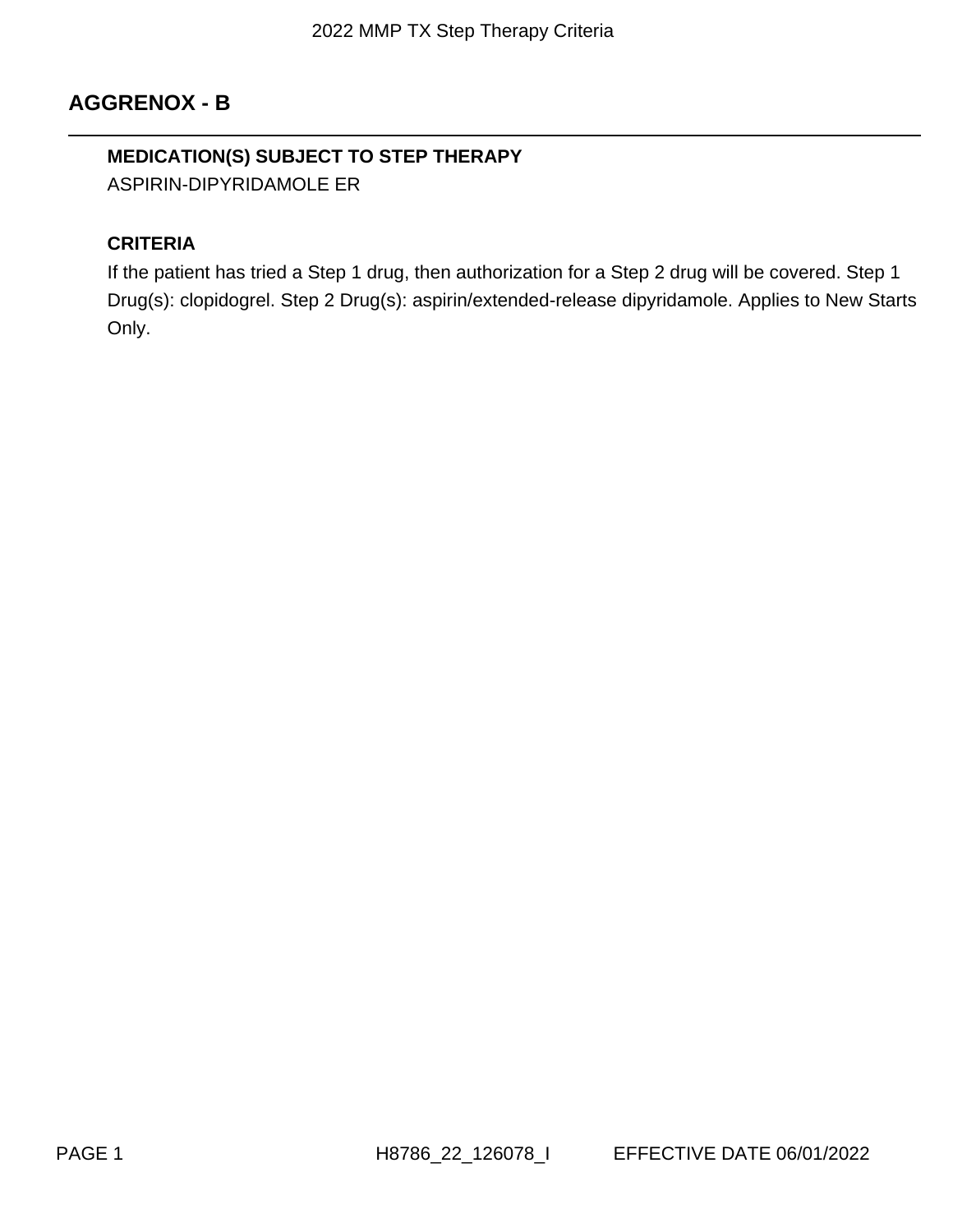# **APTIOM - D**

# **MEDICATION(S) SUBJECT TO STEP THERAPY** APTIOM

#### **CRITERIA**

If the patient has tried a Step 1 drug, then authorization for a Step 2 drug will be covered. Step 1 Drug(s): Lamotrigine IR, Levetiracetam IR\XR, Oxcarbazepine IR, Topiramate IR, Zonisamide. Step 2 Drug(s): Aptiom (eslicarbazepine). Applies to New Starts Only.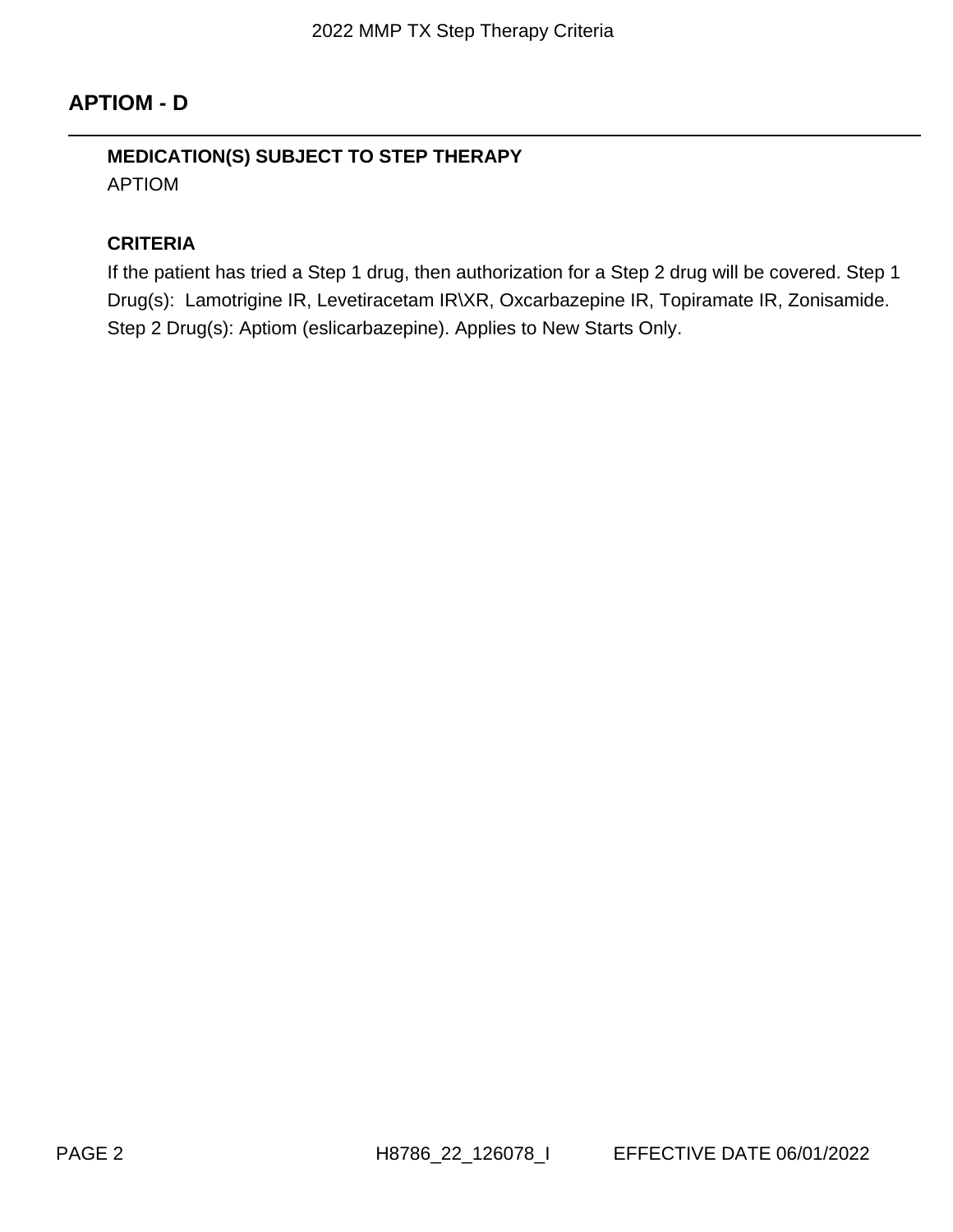# **CYCLOSET**

# **MEDICATION(S) SUBJECT TO STEP THERAPY CYCLOSET**

#### **CRITERIA**

If the patient has tried a Step 1 drug, then authorization for a Step 2 drug will be covered. Step 1 Drug(s): metformin. Step 2 Drug(s): Cycloset (bromocriptine mesylate)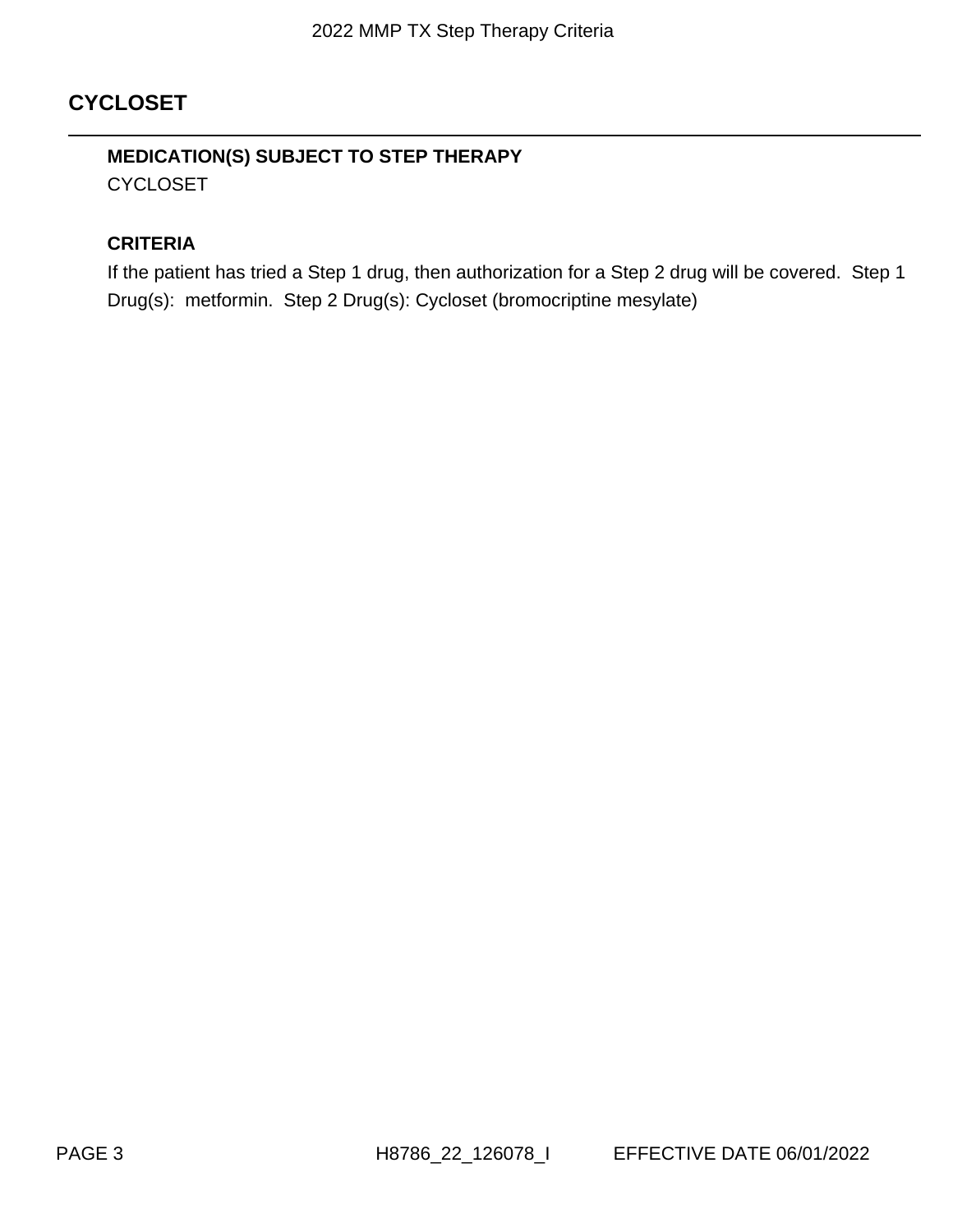# **RYTARY**

## **MEDICATION(S) SUBJECT TO STEP THERAPY** RYTARY

#### **CRITERIA**

If the patient has tried a Step 1 drug, then authorization for a Step 2 drug will be covered. Step 1 Drug(s): carbidopa, carbidopa/levodopa IR/ER. Step 2 Drug(s): Rytary (carbidopa/levodopa).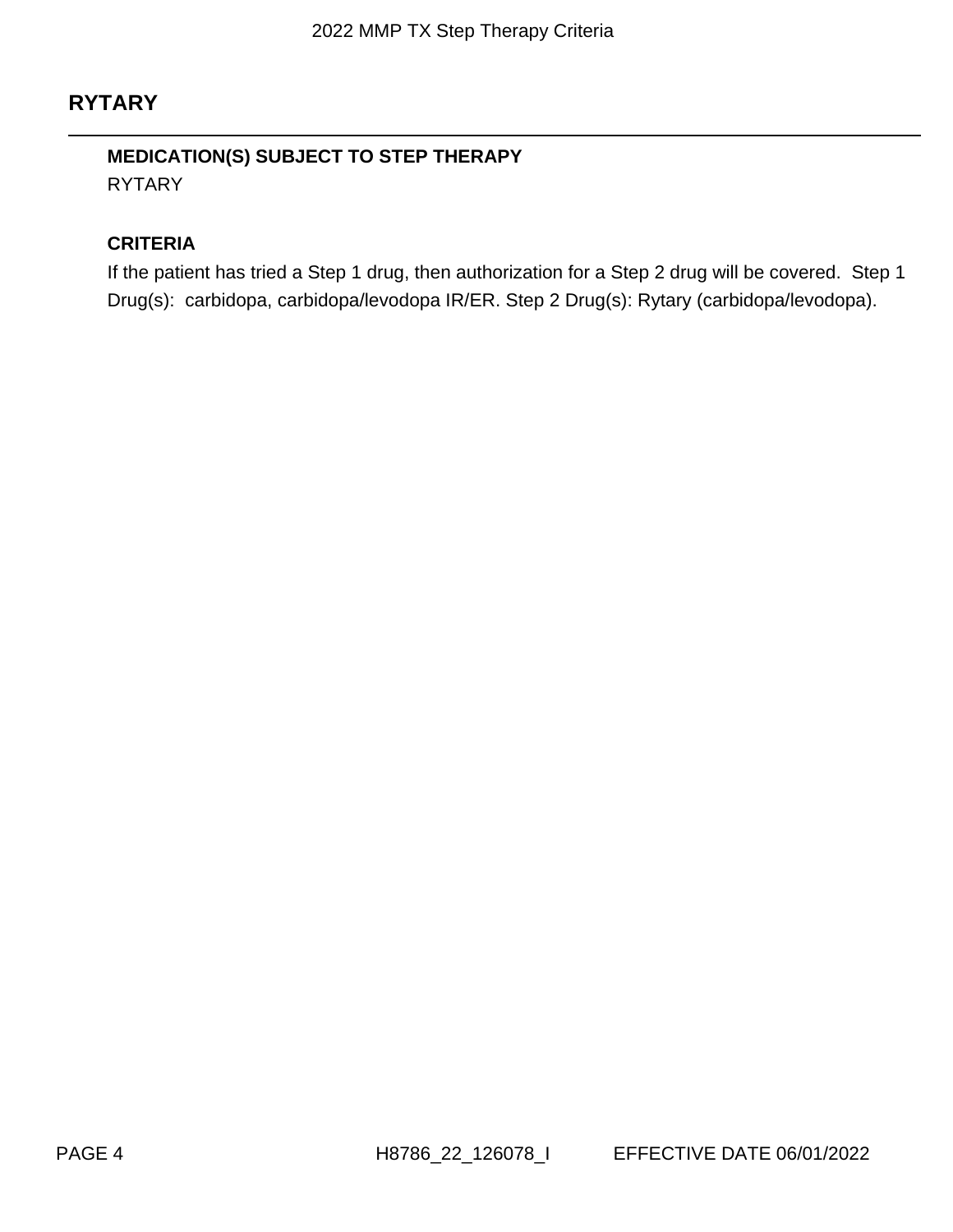# **ULORIC - B**

## **MEDICATION(S) SUBJECT TO STEP THERAPY** FEBUXOSTAT

#### **CRITERIA**

If the patient has tried a Step 1 drug, then authorization for a Step 2 drug will be covered. Step 1 Drug(s): allopurinol. Step 2 Drug(s): Febuxostat. Approve without trial of step 1 drug if Patient has contraindication to allopurinol use.